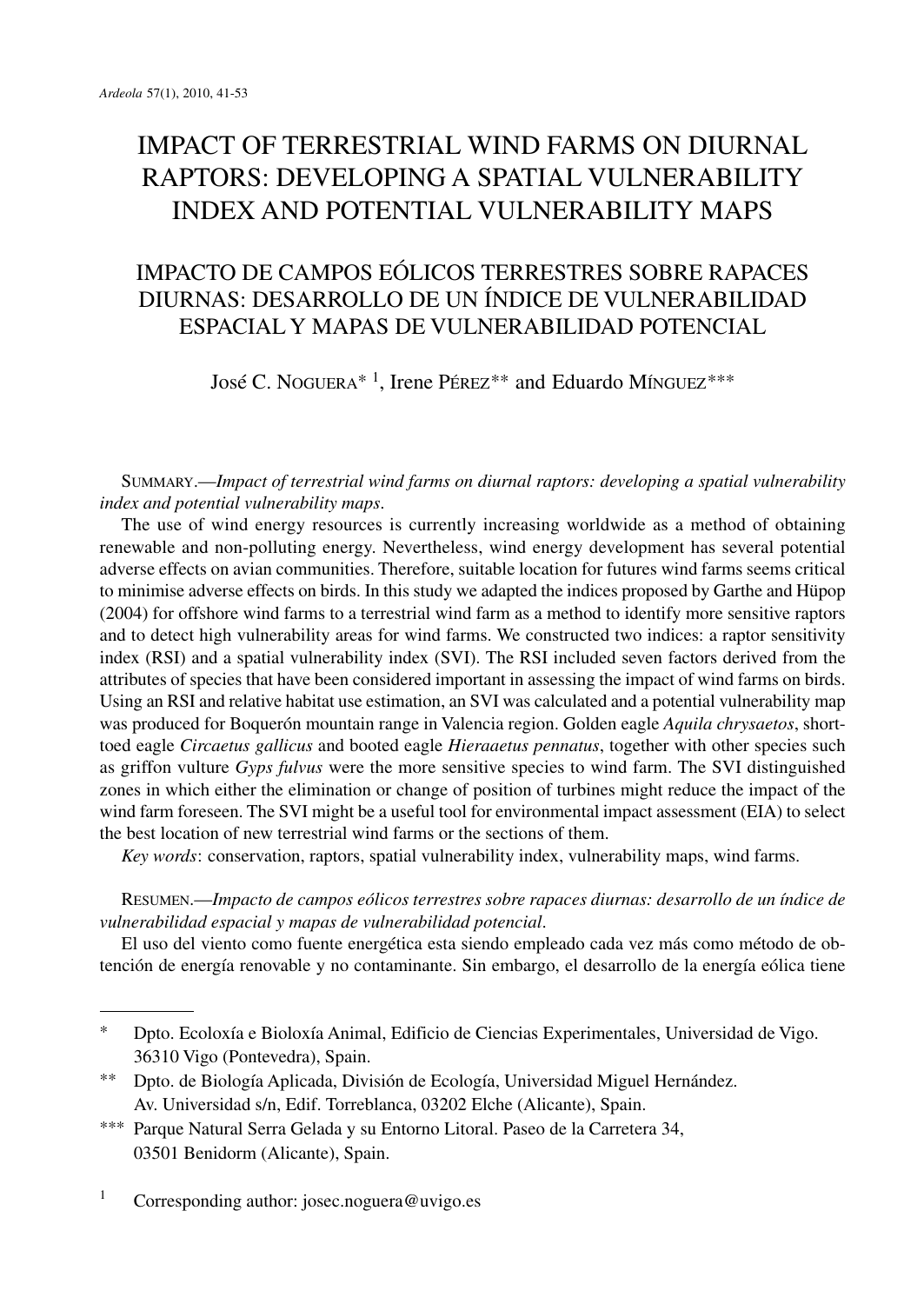potencialmente diversos efectos adversos sobre las comunidades de aves. Por este motivo, la adecuada localización de los futuros campos eólicos es crucial para minimizar los posibles efectos adversos sobre las comunidades de aves. En el presente estudio se han adaptado los índices propuestos por Garthe and Hüppop (2004) en campos eólicos marinos para campos eólicos terrestres, como método para identificar las especies más sensibles de rapaces y detectar zonas de alta vulnerabilidad frente a su instalación. Se desarrollaron dos índices: uno de sensibilidad para aves rapaces (RSI) y otro de vulnerabilidad espacial (SVI). El RSI incluyó siete factores derivados de los atributos de las especies y considerados importantes para evaluar el impacto de los campos eólicos sobre las aves. Mediante el empleo del RSI y la estimación del uso relativo del hábitat, se calculo el SVI y se construyó un mapa de vulnerabilidad potencial para la sierra del Boquerón, en la provincia de Valencia. El águila real *Aquila chrysaetos*, culebrera europea *Circaetus gallicus* y aguililla calzada *Hieraaetus pennatus,* junto con otras especies como el buitre leonado *Gyps fulvus,* fueron las especies mas sensibles frente a la futura instalación de campos eólicos. El SVI distinguió zonas en las que tanto la eliminación como el cambio de posición de turbinas podrían reducir el impacto de los futuros parques eólicos. El SVI podría ser una herramienta útil en la evaluación de impacto ambiental (EIAs) con el fin de elegir la mejor ubicación de campos eólicos o las diferentes secciones de turbinas que los componen.

*Palabras clav*e: conservación, índice de vulnerabilidad espacial, mapa de vulnerabilidad, parques eólicos, rapaces.

#### **INTRODUCTION**

The use of wind energy resources is currently increasing in many countries, notably within the European Union, and many wind parks are currently planned or are under construction. Although wind farms are a method of obtaining renewable and non-polluting energy, they entail several environmental impacts related to the aesthetic impact on landscape, increase of noise and how they affect birds (Percival, 2005; Drewitt and Langston, 2006). This taxonomic group, and particularly raptors, could be affected by terrestrial wind farms because of collision risk, barrier effects, disturbances and habitat loss (Orloff and Flannery, 1992; Barrios and Rodríguez, 2004; Garthe and Hüppop, 2004; Drewitt and Langston, 2006; Madders and Whitfield, 2006).

Much of the current research on wind farms focuses on assessing the impact of existing wind farms on birds. Specifically, different studies have assessed the mortality rates due to the collision of individual birds with single

*et al*., 2001; Barrios and Rodríguez, 2004), to changes in bird communities (Orloff and Flannery, 1992; De Lucas *et al*., 2005) or habitat use (Walker *et al*., 2005; Fox *et al*., 2006). Other studies have determined the factors that might influence the collision risk for birds (e.g., features of wind turbines, attributes of species, or weather conditions and topography) (review in Drewitt and Langston, 2006, but also see reference therein). Nevertheless, few studies and methods

turbines (Orloff and Flannery, 1992; Erickson

exist that focus on assessing the best emplacement of new planned wind farms and the specific location of individual turbines to minimise their impact on birds. Recently, Garthe and Hüppop (2004) developed an offshore wind farm vulnerability index in the North Sea to identify areas that are more sensitive to wind farm installation for seabirds. To date, only one study has tried to develop a spatial model to on-shore wind farms at a regional level in Scotland (Bright *et al*., 2008). Nevertheless, no similar index has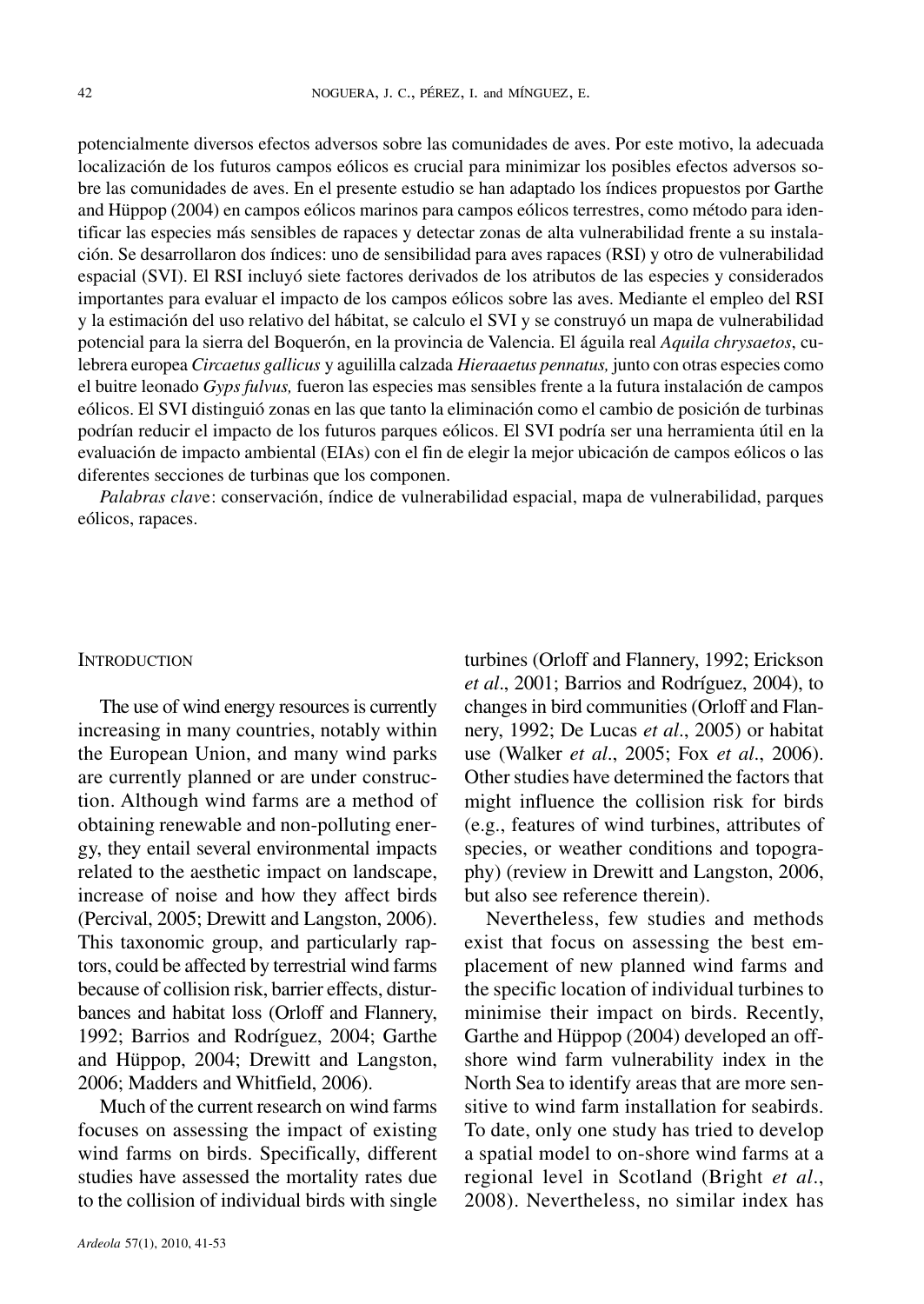been published for on-shore wind farms on a local scale (wind farm area) in Spain where the greatest number of on-shore wind farms is currently being planed.

In thisstudy the model proposed by Garthe and Hüppop (2004) was adjusted to terrestrial areas as a method to identify raptors and zones that may be more sensitive to wind farms, in terms of collision risks. The index proposed was applied to the Boquerón mountain range (Valencia province, East Spain) where the construction of a new wind farm, composed of 59 wind turbines, is projected in the coming years. First, a raptor sensitivity index (RSI) was constructed to identify the species that are more sensitive to wind farms. This index is based on scoring several factors suggested by the literature, and is derived from the attributes of raptors. Based on the RSI and the relative habitat use estimations by raptor species in the study area, we constructed a spatial vulnerability index (SVI). SVI values were mapped to obtain potential vulnerability maps.

#### **METHODS**

## *Vulnerability factors*

A bibliographic search for scientific publications was performed in order to select the factors to be included in the RSI. Search terms " $TS = [(wind farm* or wind turbine* or wind$ farm<sup>\*</sup> or wind park) and (bird<sup>\*</sup> or raptor<sup>\*</sup>)]" were used within titles, abstracts, and keywords to search in the ISI web of Science (http://portal.isiknowledge.com).

The search produced 60 manuscripts of which 30 were related manuscripts that cited 13 factors related to the attributes of species. Of these, 7 factors were selected to be included in the RSI (table 1) given their likely importance in terms of raptor sensitivity to wind farms and the ease with which they may be obtained through field work or a bibliographic search. The factors selected were scored on a 4-point scale, ranging from 1 (low vulnerability) to 4 (high vulnerability) as follows (table 1):

## TABLE 1

Factors cited, mentioned or suggested in the bibliography related with the impact of wind farms on birds, which are included in the Raptor Sensitivity Index (RSI).

*[Factores citados, mencionados o sugeridos en la bibliografía relacionada con el impacto de campos eólicos sobre las aves e incluidos en el índice de sensibilidad para aves rapaces (RSI).]*

|   | Factor                 | <b>References</b>                                                                                                                                                                                                                                                                                                        |
|---|------------------------|--------------------------------------------------------------------------------------------------------------------------------------------------------------------------------------------------------------------------------------------------------------------------------------------------------------------------|
| A | Flight type            | Barrios and Rodríguez, 2004; De Lucas et al., 2005; Hoover and<br>Morrison, 2005; Drewitt and Langstone, 2006.                                                                                                                                                                                                           |
| B | Flight altitude        | Larsen and Clausen, 2002; Barrios and Rodríguez, 2004; De Lucas et<br>al., 2004; Garthe and Hüppop, 2004; De Lucas et al., 2005; Hoover<br>and Morrison, 2005; Drewitt and Langstone, 2006; Fox et al., 2006;<br>Hüppop et al., 2006; Madders and Whitfield, 2006; Perrow et al., 2006;<br>Larsen and Guillemette, 2007. |
|   | <i>Manoeuvrability</i> | Barrios and Rodríguez, 2004; Garthe and Hüppop, 2004; Chamber-<br>lain et al., 2005; Hoover and Morrison, 2005; Drewitt and Langstone,<br>2006.                                                                                                                                                                          |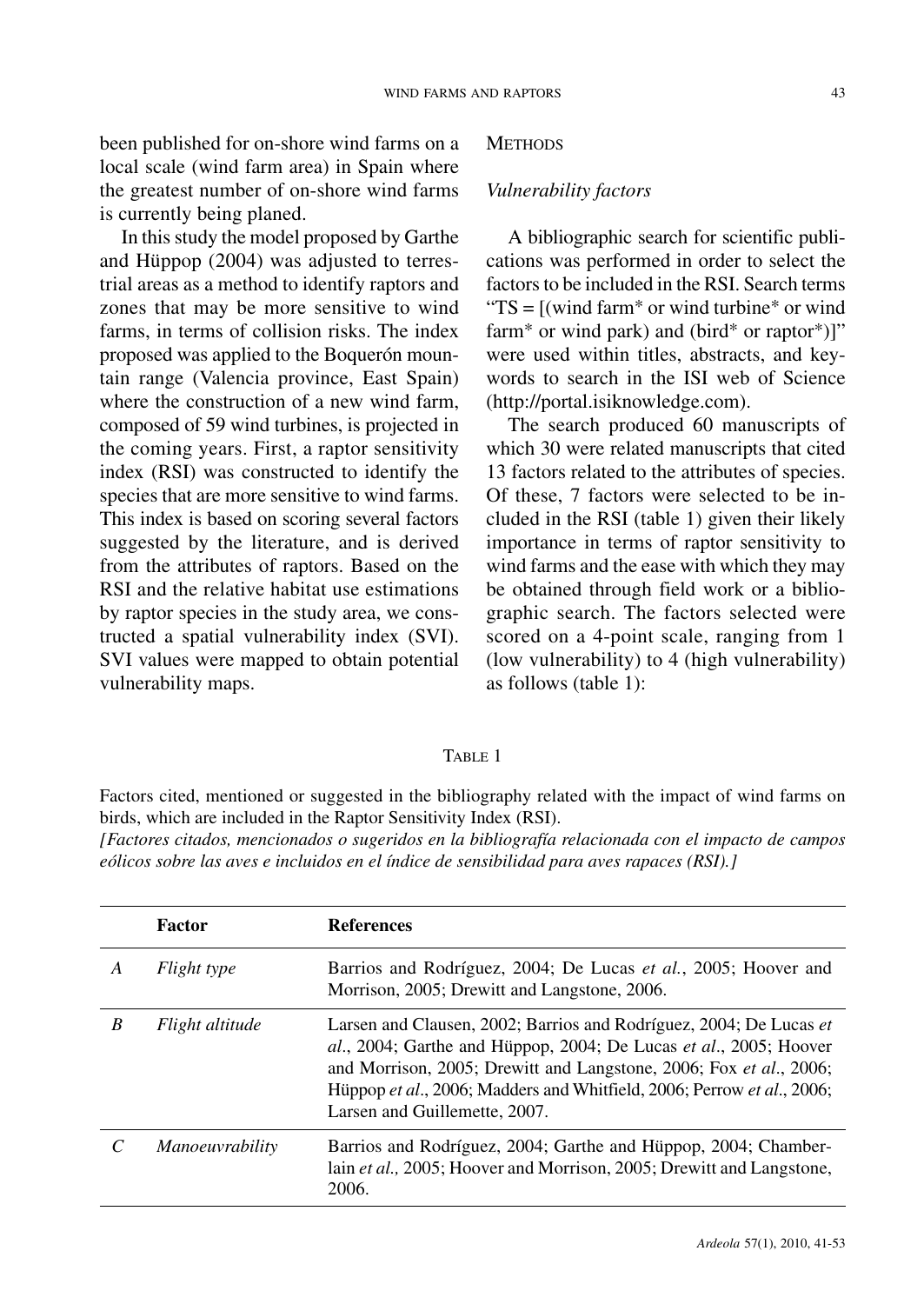TABLE 1 (cont.)

|   | <b>Factor</b>            | <b>References</b>                                                                                                                     |
|---|--------------------------|---------------------------------------------------------------------------------------------------------------------------------------|
| D | Seasonality              | Barrios and Rodríguez, 2004; Garthe and Hüppop, 2004; Hoover and<br>Morrison, 2005; Drewitt and Langstone, 2006; Hüppop et al., 2006. |
| E | Population size          | Garthe and Hüppop, 2004; Drewitt and Langstone, 2006; Larsen and<br>Guillemette, 2007.                                                |
| F | Conservation status      | Garthe and Hüppop, 2004; Drewitt and Langstone, 2006.                                                                                 |
| G | <i>Breeding capacity</i> | Drewitt and Langstone, 2006; Fox et al., 2006                                                                                         |

## *(A) Flight type*

Firstly, a 4-point scale from 1 (low vulnerability) to 4 (high vulnerability) was established for each flight type, according to the suggestions of Barrios and Rodríguez (2004). This factor was scored by assigning the average score of the observations of each raptor noted in the study area (see details in the next section). Flight types observed in the study area were scored in the following sequence: score 1 for 'perch' (bird was resting and it did not fly at the contact moment); score 2 for 'slope flights' (flights where the bird motion was made by flapping along the hillside or flights where birds flew parallel to the ridge along the hillside but without intending to gain altitude); 3 for 'straight flight' (flight where bird was moving linearly and with rapid takeoff), and 4 for 'circling flight' (soaring flights on rising warm air currents where the bird was performing a circular movement).

#### *(B) Flight altitude*

As with flight types, a 4-point scale, ranging from 1 (low vulnerability) to 4 (high vulnerability) was established for the different flight altitude intervals, according to the suggestions

of Barrios and Rodríguez (2004). Flight altitude was scored by assigning the average score of the observations of each raptor noted in the study area.

Altitude intervals were set up according to the mean dimensions of 56 turbine models produced by 6 international manufacturers (mean tower height =  $69.5$  m, SD = 14.47 m; mean rotor diameter  $= 71.95$  m,  $SD = 14.36$ m). Score 1 was given for a flight altitude exceeding 120 m (altitudes exceeding score 3); score 2 was for flight altitudes from 0 to 17 m (altitudes from the ground to 15 m under the lowest limit of the rotating blades), score 3 from 18 to 32 m (altitudes between the lowest limit of rotating blades and 15 m below it) and from 106 to 120 m (altitudes between the superior limit of rotating blades and 15 m above it), and score 4 for flight altitudes from 33 to 105 m (range of altitude of rotating blades). Flight altitude was estimated using binoculars and comparative height measures with reference points, especially trees and anemometric towers, which were dispersed in all the study area.

#### *(C) Manoeuvrability*

This factor was assessed by scoring the "wing loading"  $(C_1)$ , calculated as the ratio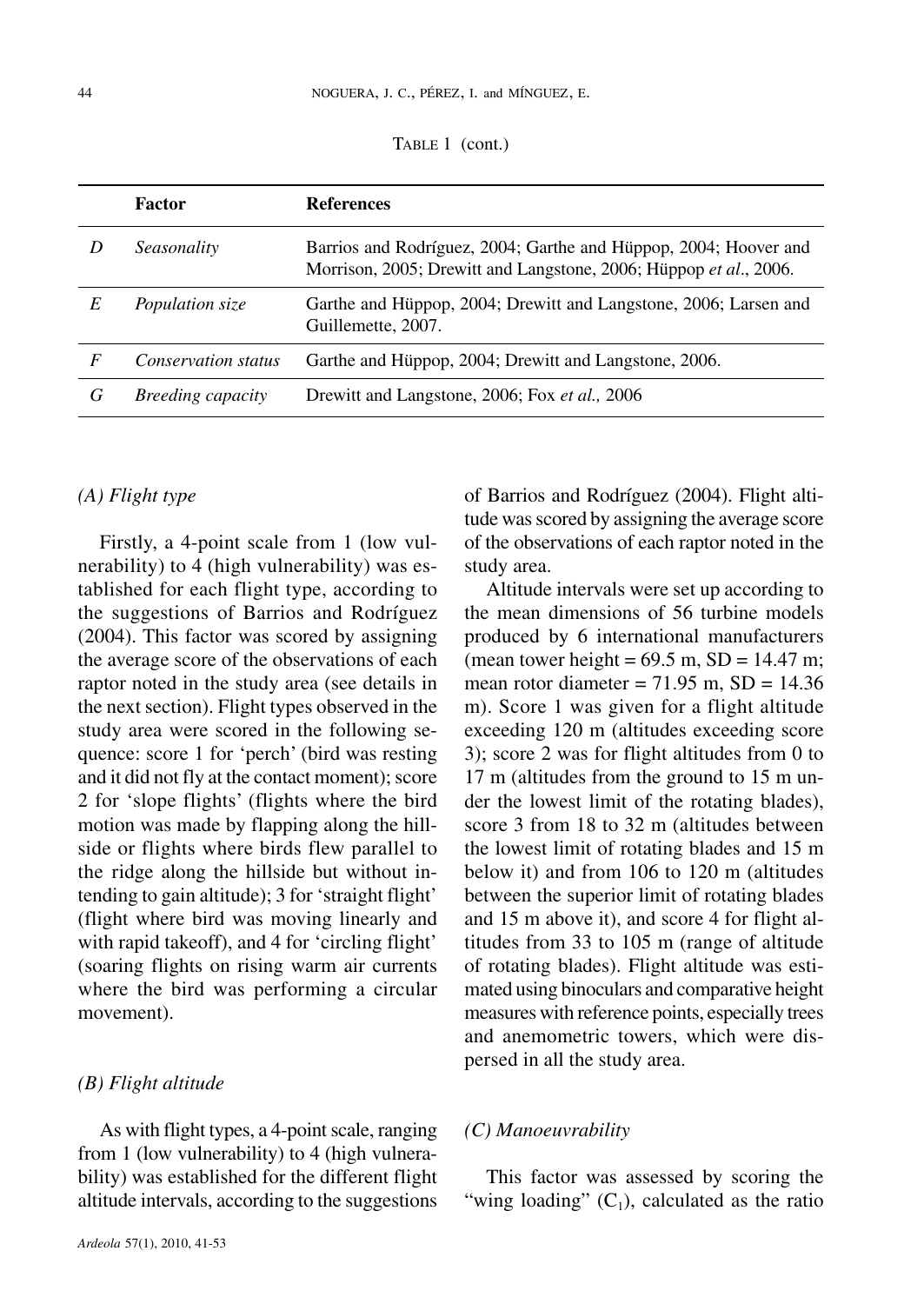between body mass and wing area, and "wing aspect"  $(C_2)$ , as the ratio between wing spam and body mass of the species. Low manoeuvrability species are characterized by high wing loading and low wing aspect, which means that they show rapid flight combined with a heavy body mass and small wings, restricting swift reactions to unexpected obstacles (Bevanger, 1998). Thus, 4 equal intervals were created from wing loading and wing aspect for raptor species presented in the study area. Species were ranked from high flight manoeuvrability (score 1) to low flight manoeuvrability (score 4).

#### *(D) Seasonality*

This factor was scored according to the suggestions of several authors (Barrios and Rodríguez, 2004; Percival, 2005; Drewitt and Langston, 2006). According to these authors, this is when the species that frequent the wind farm area on a regular basis are exposed more commonly to risky situations. For this reason, resident species would be more sensitive than vagrant species because of their longer exposure to a risk situation. Consequently, species scored 1 if they were 'rare or vagrant' in the study area, 2 if they were 'migrant' (not breeder), 3 if they were 'wintering' or 'migrant breeders' and 4 if they were 'resident or breeding species' in the study area.

#### *(E) Population size*

To be able to score this factor, 4 equal intervals were created of the naperian logarithm of the Spanish breeding population sizes for raptor species presented in the study area (Martí and Del Moral, 2003). Score 1 was given for a population size exceeding 9.14, and population sizes of 8.27 - 9.14, 7.39 - 8.26, and less than 7.39 scored 2, 3 and, 4 respectively.

## *(F) Conservation status*

This factor reflected the conservation status of the speciesin Europe according to BirdLife International (2004). The threat status of the raptors present in the study area was organized in four categories from greatest to least conservation concern. Thus, species of non-European concern scored 1 (SPEC). A score of 2 was given for species with a threat status of 'rare'; a threat status of 'declining'scored 3, while a score of 4 was given to a threat status of 'vulnerable' or 'endangered'.

## *(G) Breeding capacity*

Species with a large clutch size could generate more offspring, implying higher capability to withstand and replace individual losses caused by wind turbines. In this sense, this factor was scored according to the clutch size described by Cramp and Simmons (1980) and Jutglar and Massó (1999). Species scored 1 if they had clutch sizes up to 4 eggs; and scores of 2, 3 and 4 were given if they laid 3 - 4 eggs, 2 eggs and only one egg, respectively.

## *Raptor sensitivity index calculation*

The 7 factors were organised into 2 groups. In this way, the collision risk among raptors, due to flight behaviour and seasonality, is reflected (Factors A, B,  $C_1$ ,  $C_2$ , D), as is species sensitivity (Factors E, F, G). For each group, an average score of the respective factors was calculated. These average scores were subsequently multiplied by each other to obtain the sensitivity index (RSI) for each raptor species.

$$
RSI = \frac{(A + B + C_1 + C_2 + D)}{\underbrace{5}_{\text{flight behaviour}}}
$$
 \* 
$$
\underbrace{\frac{(E + F + G)}{3}}_{\text{species}
$$
 and seasonality}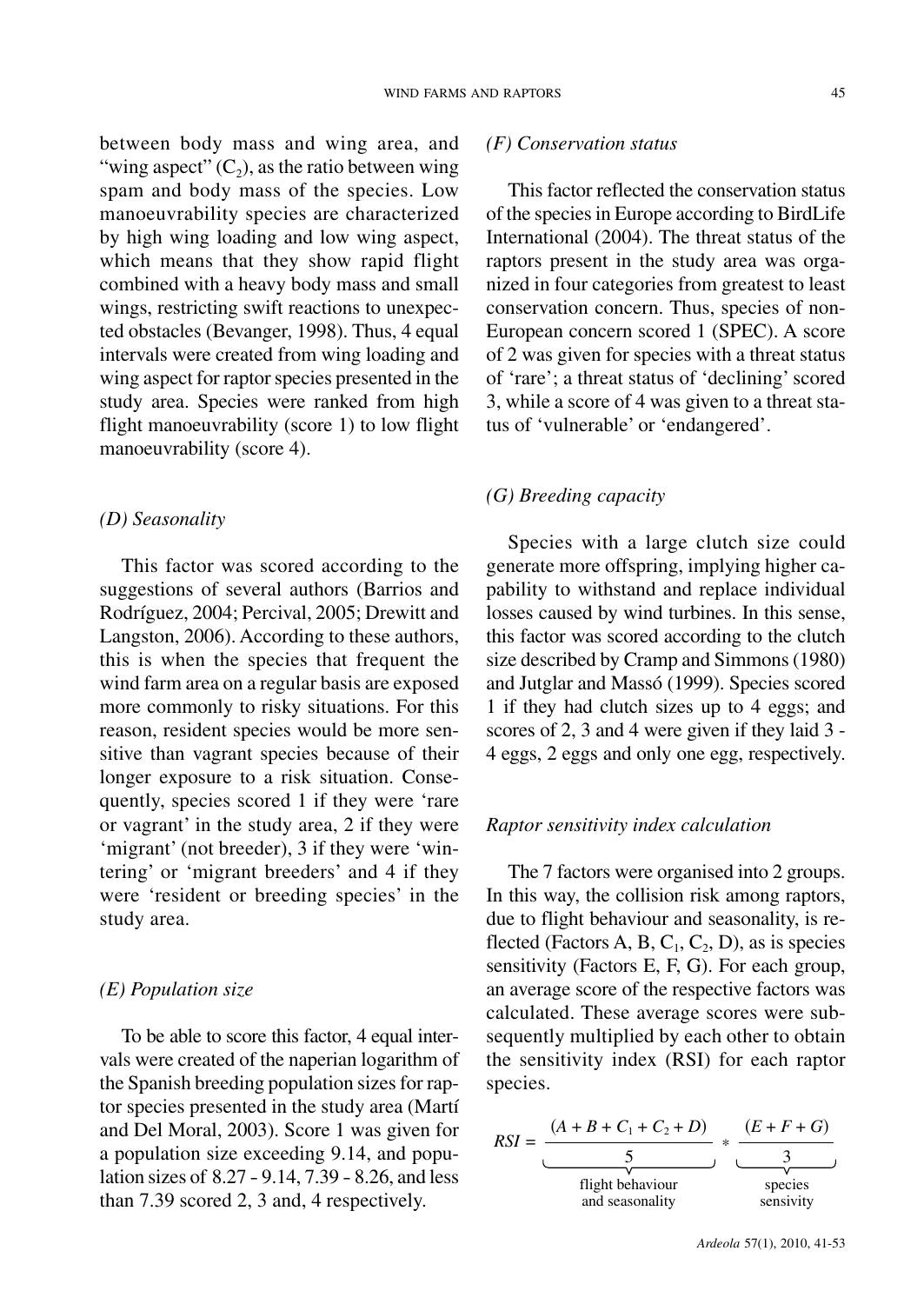#### *Spatial vulnerability index*

The SVI was calculated by applying the following formula (Garthe and Hüppop, 2004) for each  $km^2$  grid cell in the study area:

$$
SVI = \sum_{1}^{n} (\ln(\rho_i + 1) * RSI_i)
$$

where ' $\rho_i$ ' is the observations number for species 'i' in the UTM grid cell, and the 'RSI $_i$ ' is the RSI value for species 'i'.

Potential vulnerability maps were constructed with the SVI values. On one hand, we constructed a potential vulnerability map including all raptor species, and on the other, we constructed a new potential vulnerability map including only those raptors species with a RSI values over the median. This second map permits us avoid the dilution effects that can produce the inclusion of all species in those species with high RSI values. Three levels of risk were established according to the 50 and 75 percentiles of the SVI values for a final assessment of the study area. Values under the 50 percentile were considered low risk areas, those between the 50 and 75 percentiles were taken as a moderate risk, while those over the 75 percentile were high risk areas.

#### *Sensitivity analysis for the SVI*

To verify how inaccurate scores for any of the 7 factors (see above section) might affect RSI values, a sensitivity analysis was carried out. Three species with a high, medium and low RSI were chosen and each score for the seven factors was randomly altered. By simulation, the scores were altered either by upgrading or downgrading them by 1 (determined at random and only if applicable, e.g. score 4 could not be increased and thus remained) and then, we calculated their new RSI values.

#### *Study area*

The SVI was applied to the Boquerón mountain range (39° 8' 40" N, 1° 10' 0" W) in the province of Valencia (East Spain), where the construction of a wind farm with 59 single turbines is planned. This area presents a series of mountains with a maximum altitude of 1,000 m. The main vegetation is composed of *Pinus halepensis* reforestations. Valleys and lowlands are extensively farmed.

An area of 2,000 m around each turbine was considered as a study area. We established 50 linear transects with a fixed length that covered all cells of 1x1 km of within the study area. Transects were performed every two weeks throughout one year (from March 2005 to March 2006). We also carried out 20-minute observations every two weeks in the observation points established in each UTM grid cell  $(1x1 km)$ . Observation points, one per cell, were located at an elevated point where the observers were able to control the total UTM cell area. Transects and observation points were done on days with good meteorological conditions to avoid rainy and cloudy days that could affect the birds' detectability. All raptors or raptor groups and their species, the number of birds, flight type, UTM coordinates and flight altitude were recorded.

#### **RESULTS**

#### *Raptor Sensitivity Index*

During the study period 306 raptor observations from 13 species were recorded. All species with more than 5 observations were included in the RSI calculations (table 2).

Results of RSI (see table 2) showed that for factor "flight type" most of the species received a score 3 and only booted eagle *Hieraaetus pennatus* scored the highest punctuation. Most of the species flew at altitudes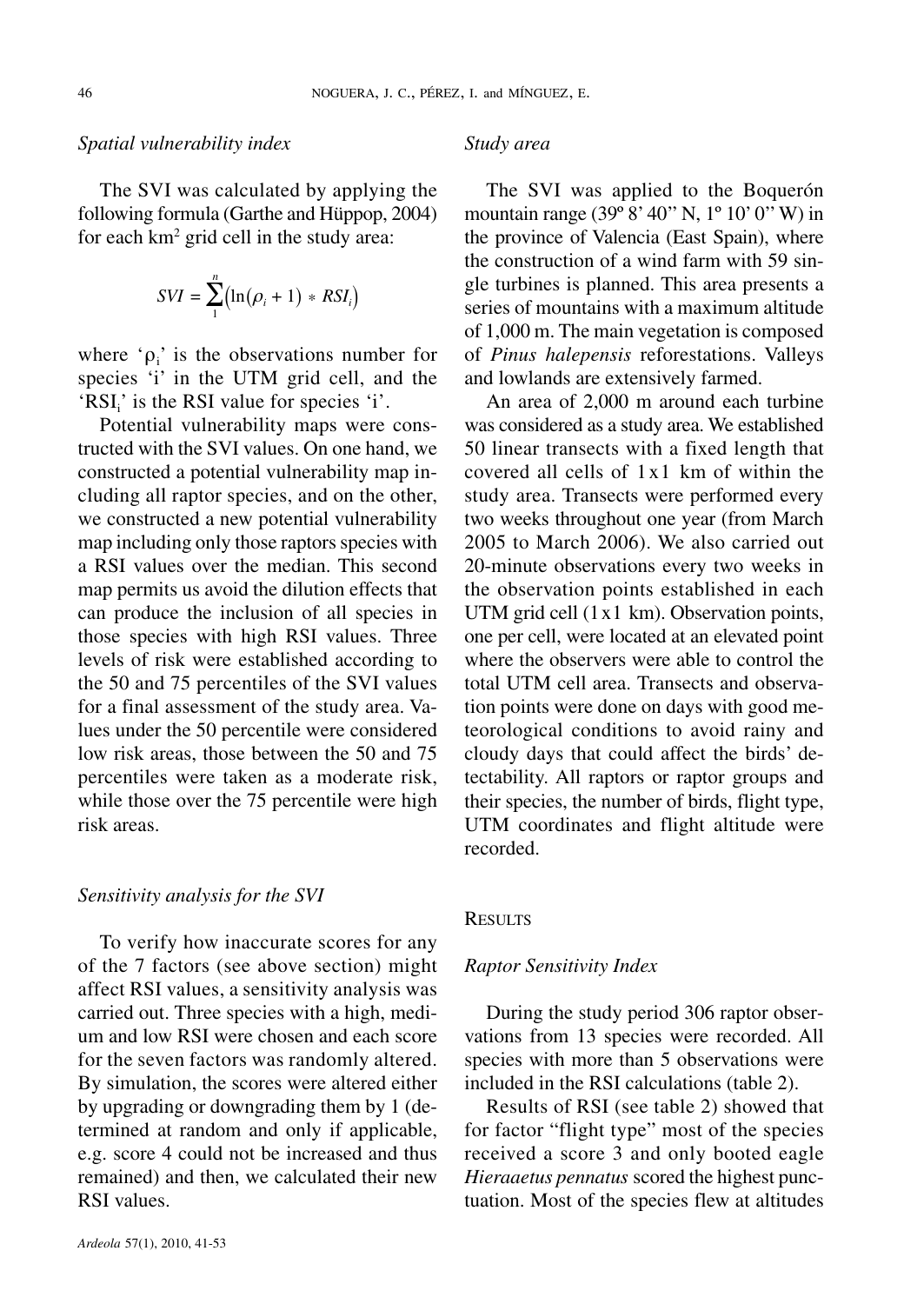|                                                                                                                                                                                                                  | resultant of a DCI paper of a lot mugue de locument de la papacitation de incluidación de antigio<br>to Teometraneo de Tour Poula entre de la copección de la contrata en la contrata de la contrata en la citatura |
|------------------------------------------------------------------------------------------------------------------------------------------------------------------------------------------------------------------|---------------------------------------------------------------------------------------------------------------------------------------------------------------------------------------------------------------------|
|                                                                                                                                                                                                                  |                                                                                                                                                                                                                     |
|                                                                                                                                                                                                                  |                                                                                                                                                                                                                     |
|                                                                                                                                                                                                                  |                                                                                                                                                                                                                     |
|                                                                                                                                                                                                                  |                                                                                                                                                                                                                     |
|                                                                                                                                                                                                                  |                                                                                                                                                                                                                     |
|                                                                                                                                                                                                                  |                                                                                                                                                                                                                     |
|                                                                                                                                                                                                                  |                                                                                                                                                                                                                     |
|                                                                                                                                                                                                                  |                                                                                                                                                                                                                     |
|                                                                                                                                                                                                                  |                                                                                                                                                                                                                     |
| " CECA HIS ALLE WARRANT CARAGE CEAN AND THE ANGLE OF THE ANGLE OF THE ANGLE OF THE ALLE AND THE LOST SHIFT OF T<br>$\alpha$ n $\alpha$ DCI solines for each of the nine rantors snecies included in the analysic | $-200$ $-200$ $-100$ $-100$ $-100$<br>a construction of the construction                                                                                                                                            |
|                                                                                                                                                                                                                  |                                                                                                                                                                                                                     |
|                                                                                                                                                                                                                  |                                                                                                                                                                                                                     |
|                                                                                                                                                                                                                  |                                                                                                                                                                                                                     |
|                                                                                                                                                                                                                  |                                                                                                                                                                                                                     |
|                                                                                                                                                                                                                  |                                                                                                                                                                                                                     |
| ווספיי מח                                                                                                                                                                                                        | こくさく                                                                                                                                                                                                                |
|                                                                                                                                                                                                                  |                                                                                                                                                                                                                     |
|                                                                                                                                                                                                                  |                                                                                                                                                                                                                     |
|                                                                                                                                                                                                                  |                                                                                                                                                                                                                     |
|                                                                                                                                                                                                                  |                                                                                                                                                                                                                     |
|                                                                                                                                                                                                                  |                                                                                                                                                                                                                     |
|                                                                                                                                                                                                                  |                                                                                                                                                                                                                     |
|                                                                                                                                                                                                                  |                                                                                                                                                                                                                     |
|                                                                                                                                                                                                                  |                                                                                                                                                                                                                     |
|                                                                                                                                                                                                                  |                                                                                                                                                                                                                     |
|                                                                                                                                                                                                                  |                                                                                                                                                                                                                     |
|                                                                                                                                                                                                                  |                                                                                                                                                                                                                     |
|                                                                                                                                                                                                                  |                                                                                                                                                                                                                     |
|                                                                                                                                                                                                                  |                                                                                                                                                                                                                     |
|                                                                                                                                                                                                                  |                                                                                                                                                                                                                     |
|                                                                                                                                                                                                                  |                                                                                                                                                                                                                     |
|                                                                                                                                                                                                                  | I                                                                                                                                                                                                                   |
|                                                                                                                                                                                                                  |                                                                                                                                                                                                                     |

TABLE 2

|                                                                                                                   |                 |                      |                    | <b>Collision risk</b>                |                   |                             |                    | <b>Species sensitivity</b> |                             |       |
|-------------------------------------------------------------------------------------------------------------------|-----------------|----------------------|--------------------|--------------------------------------|-------------------|-----------------------------|--------------------|----------------------------|-----------------------------|-------|
| <b>Species</b>                                                                                                    | п               | Flight<br>$\it type$ | Flight<br>altitude | Manoeuvrability                      |                   | Seasonality                 | Population<br>size | Conservation<br>status     | <b>Breeding</b><br>capacity | RSI   |
|                                                                                                                   |                 |                      |                    | <b><i>loading</i></b><br><b>Wing</b> | Aspect<br>ratio   |                             |                    |                            |                             |       |
|                                                                                                                   |                 | $\widehat{A}$        | $\mathcal{E}$      | $\overline{C}_l$                     | $\widehat{C}_{2}$ | $\widehat{e}$               | $(\mathbb{E})$     | $\overline{F}$             | $\widehat{\mathfrak{S}}$    |       |
|                                                                                                                   | ७               | 4                    | $\mathrel{\sim}$   |                                      | S                 | 3                           | ∾                  | $\mathcal{L}$              | ς                           | 6.93  |
| Booted eagle<br>Hieraaetus pennatus<br>Common kestrel<br>Falco tinnuncullus                                       | 74              | $\mathbf 2$          | ↶                  |                                      |                   | 4                           |                    | 3                          |                             | 3.67  |
| Eurasian sparrowhawk<br>Accipiter nisus                                                                           | $\overline{2}$  | $\mathfrak{g}$       |                    |                                      | $\mathbf{\sim}$   | 4                           | $\mathrel{\sim}$   |                            |                             | 3.47  |
| European honey-buzzard<br>Pernis apivorus<br>Golden eagle<br>Aquila chrysaetos<br>Criffon vulture<br>Cryps fulvus | σ               | 3                    |                    |                                      | ς                 | $\mathcal{C}$               | ₹                  |                            |                             | 6.40  |
|                                                                                                                   | $\overline{17}$ | 3                    | ↶                  |                                      | 4                 | 4                           | ↽                  | $\sim$                     |                             | 10.80 |
|                                                                                                                   | ७               | 3                    |                    | 4                                    | 4                 | $\mathrel{\sim}$            |                    |                            | ₹                           | 6.40  |
|                                                                                                                   | $\supseteq$     | ξ                    | S                  | $\mathrel{\sim}$                     | $\mathbf{\sim}$   | 4                           | N                  |                            | $\mathrel{\sim}$            | 4.67  |
| Northern goshawk<br>Accipiter gentilis<br>Peregrin falcon<br>Falco peregrinus<br>Khort-toed eagle                 | 35              | $\mathbf 2$          |                    | 3                                    | 4                 | 4                           | ς                  |                            | $\mathcal{C}$               | 6.40  |
| Circaetus gallicus                                                                                                | 79              | 3                    | 3                  |                                      | $\mathcal{C}$     | 3                           | 3                  | 2                          | 4                           | 7.20  |
| TOTAL                                                                                                             | 248             | $\mathfrak{d}$       | $\frac{26}{5}$     | $\overline{\mathbf{3}}$              | 25                | $\boldsymbol{\mathfrak{F}}$ | 23                 | $\overline{\mathbf{1}}$    | $\mathbf{z}$                | 55.93 |

WIND FARMS AND RAPTORS

4 7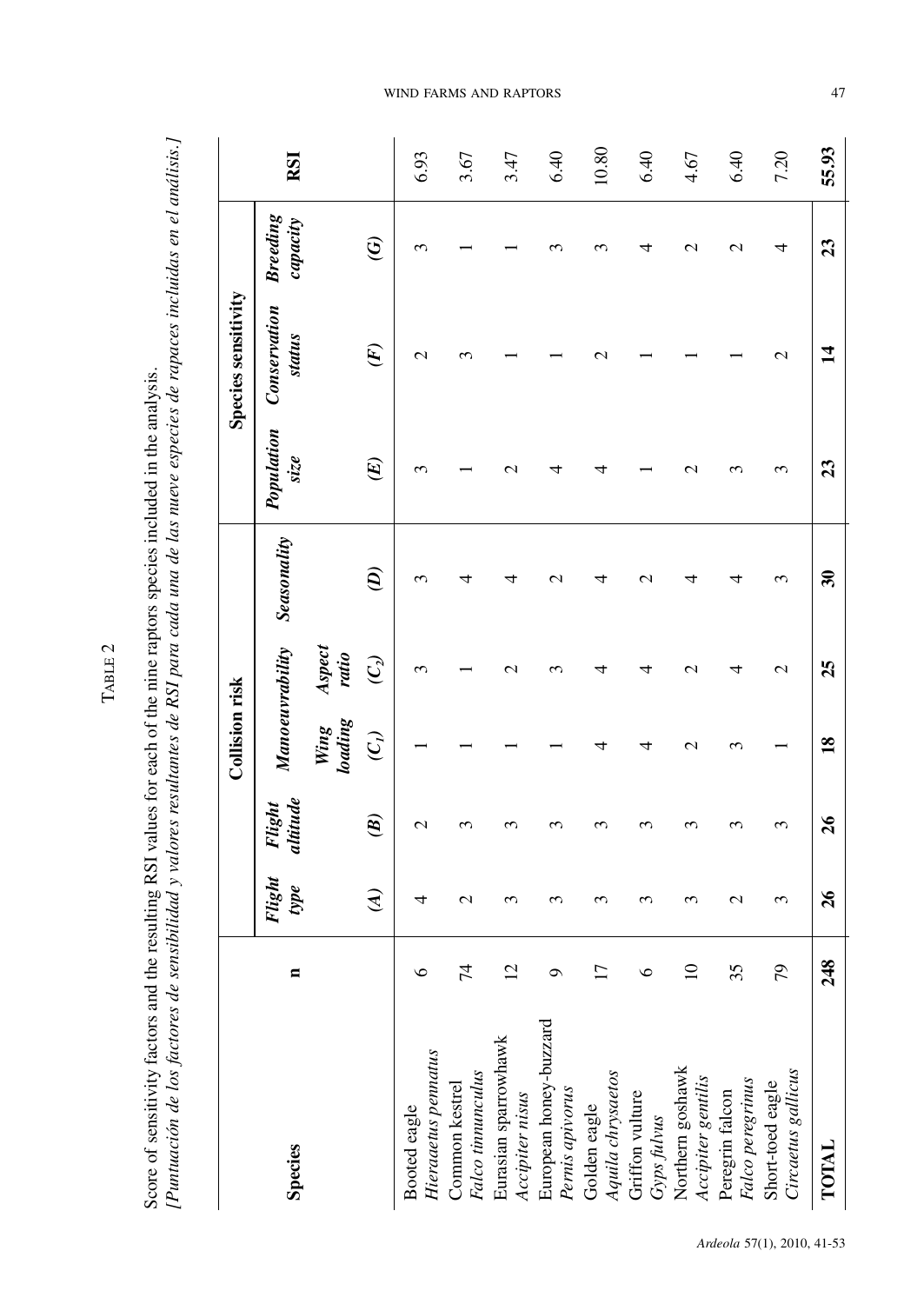near to the rotation blades(score 3) except for booted eagle (score 2). Golden eagle *Aquila chrysaetos* and griffon vulture *Gyps fulvus* were the species with lowest manoeuvrability (score 4) unlike common kestrel *Falco tinnunculus* and Eurasian sparrowhawk *Accipiter nisus* (table 2). In the study area common kestrel, Eurasian sparrowhawk, golden eagle, northem goshawk *Accipiter gentilis* and peregrine falcon *Falco peregrinus* were resident or breeding species, thence these scored the highest punctuation for the factor "seasonality". On the basis of population size, golden eagle and European honey-buzzard *Pernis apivorus* were the species with lower population sizes (score 4), unlike griffon vulture and common kestrel (score 1). Finally, at European level common kestrel, golden eagle, short-toed eagle *Circaetus gallicus* and booted eagle were the most threatened species. Griffon vulture, as well as short-toed eagle, were the species with highest vulnerability on the basis of their breeding capacity  $(\text{score } 4)$  since they only lay one egg for clutch (see table 2).

According to our index, griffon vulture and golden eagle were the species which displayed the most dangerous flight behaviour (greatest scores for Factors A, B, and C) and together with peregrine falcon were the species with the highest collision risk in the study area (factors A, B, C, and D). None of the study species flew at the most dangerous altitude in the study area but most of them flew at altitudes near to rotating blades. Golden eagle and griffon vulture were the species scored with the lowest 'flight manoeuvrability'since they showed the highest values of wing loading and the lowest values of wing aspect.

Golden eagle and short-toed eagle, followed by booted eagle and european honeybuzzard, were the most sensitive species to wind farms owing to their 'population size' (Factor E), 'conservation status' (Factor F), and 'breeding capacity' (Factor G). Griffon vulture and short-toed eagle scored the lowest 'breeding capacity', so they obtained the highest value for this factor. According to 'population size', European honey-buzzard and golden eagle were the species most sensitive to lost individuals.

If the total score of the RSI is considered, its values varied markedly among species (table 2). Golden eagle and short-toed eagle ranked the highest values of RSI, that is, they were potentially the most sensitive to wind farms in the study area, and they were followed by booted eagle, griffon vulture, European honey-buzzard and peregrin falcon. The lowest values were recorded for Eurasian sparrowhawk and common kestrel (table 2).

#### *Spatial Vulnerability Index*

The SVI values in the study area ranged from 0 to 41.71 when all the raptor species are included in the analysis. Most of the study area  $(58 \% , 41 \text{ km}^2)$  had low SVI values, whereas  $21\%$  (15 km<sup>2</sup>) had moderate SVI values, and  $21\%$  (15 km<sup>2</sup>) showed high SVI values (figure 1). In relation to the wind farms planned in the study area, 25 turbines  $(42.4\%)$ would be placed in areas with moderate potential risks, 22 turbines (37.3 %) would be located in low risk areas, while 12 turbines (20.3 %) would be in a high risk area.

SVI values and the corresponding vulnerability map changed when only we included the species which presented high RSI values. Although the total surface for each risk level did not vary when we included the species with high RSI values, several UTM grid cells changed their risk level (figure 2). Similarly, the number of turbines planned in relation to potential risk areas changed. As results, 26 turbines (44.1 %) would be placed on areas with low potential risks, 20 turbines (33.9 %) would be located in moderate risk areas, while 13 turbines (22 %) would be in a high risk area.

Sensitivity analyses of RSI carried out to verify how the SVI might be affected by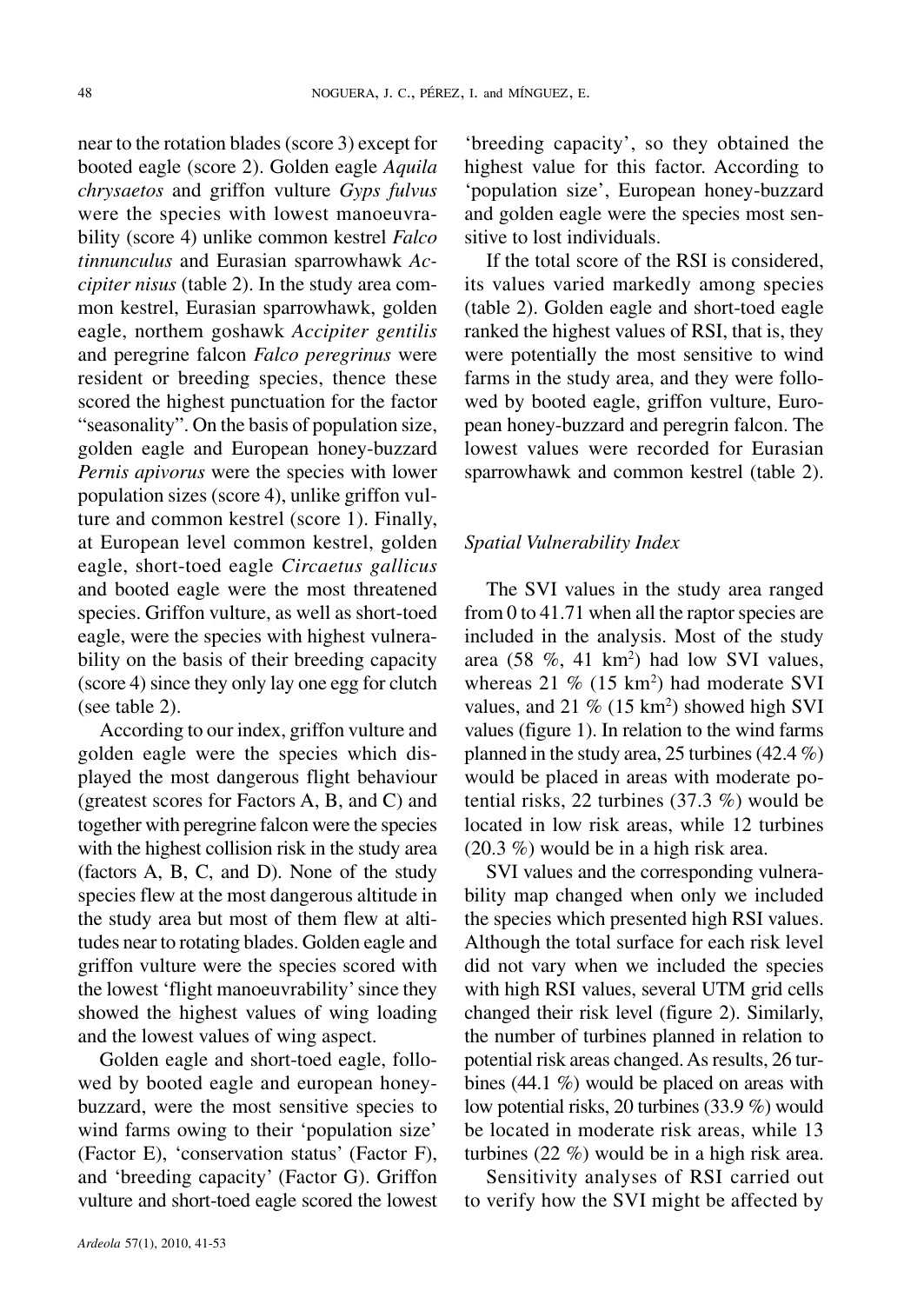

FIG. 1.—Spatial distribution of the SVI values transformed in Risk Levels in the study area (1 km x 1 km) including the nine raptors species incorporated in the analysis. *[Distribución espacial de los valores de SVI transformados en niveles de riesgo para el área de estudio incluyendo las nueve especies de rapaces incorporadas en el análisis.]*



FIG. 2.—Spatial distribution of the SVI values transformed in Risk Levels in the study area including only the raptor species with RSI values over the median.

*[Distribución espacial de los valores de SVI transformados en niveles de riesgo para el área de estudio e incluyendo sólo las especies de rapaces con valores de RSI por encima de la mediana.]*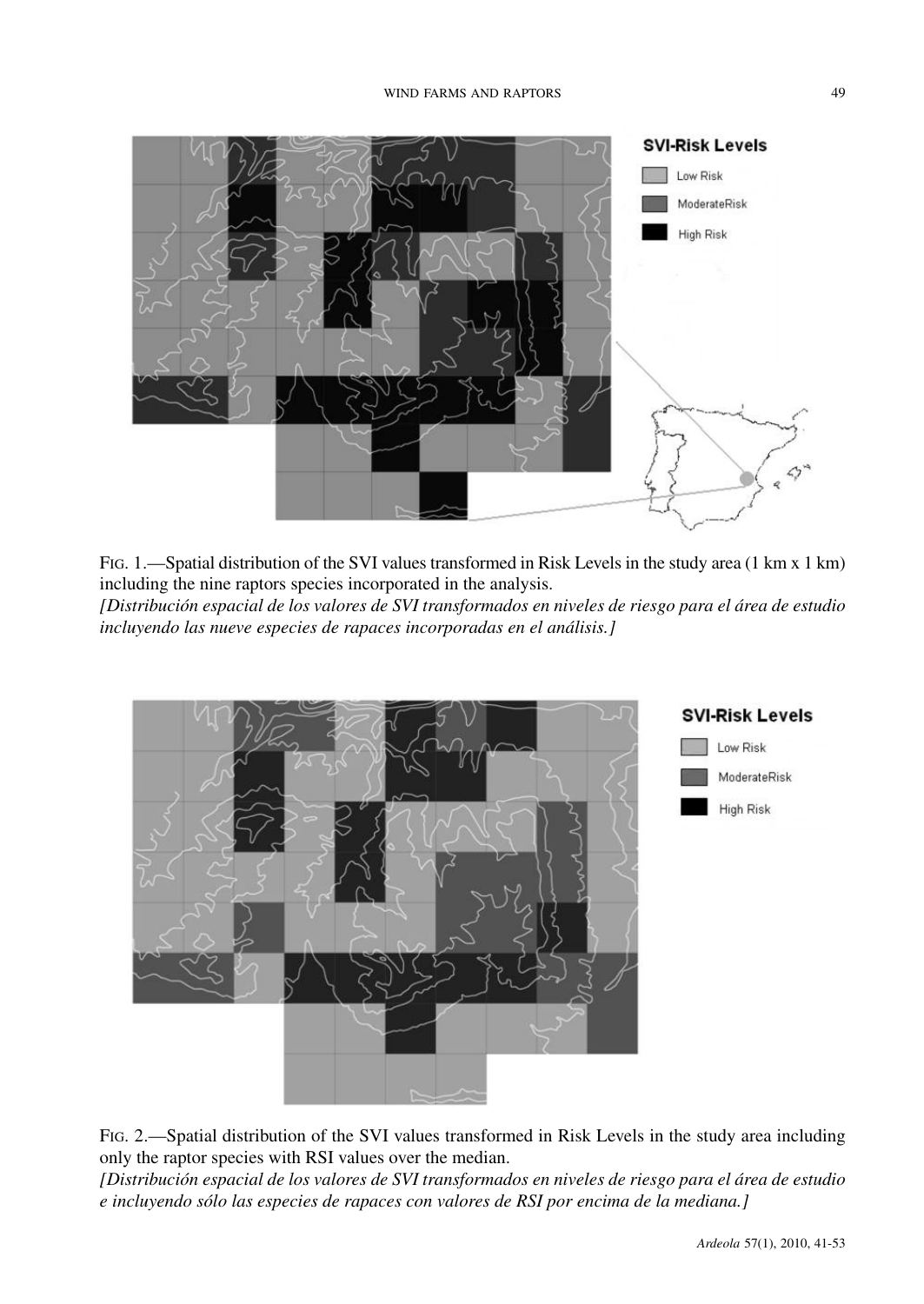inaccurate scores for any of the vulnerability factors showed that minor changes in the scores did not much affect the RSI (mean of 10 simulations of each species). Thus, RSI for Eurasian sparrowhawk changed from 3.47 to 4.17, the RSI for European honey-buzzard from 6.40 to 7.03 and short-toed eagle from 7.2 to 7.13.

## **DISCUSSION**

The negative impact of wind farms on the raptor community not only depends on the individuals' attributes, but also on the location of the turbines (Hoover and Morrison, 2005; Madders and Whitfield, 2006). In this sense, the adaptation of the model proposed by Garthe and Hüppop (2004) to a specific terrestrial area, which includes the attributes of local species, has identified the potentially more sensitive raptors and more vulnerable areas for the installation of wind farms.

#### *Vulnerability factors*

The factors incorporated in SVI allowed us to perform a preliminary approximation to the species most sensitive to wind farms owing to the highest collision risk with turbines because of the flight behaviour of the raptors (Factors A, B, and  $C_{1,2}$ ) and seasonality (Factor D). Additionally, those species for which an increase of mortality by turbines may have serious consequences due their threat status, population size and breeding characteristics were also identified (Factors E, F, and G). These factors are easily calculated or are normally available in the scientific and technical bibliography.

Others species attributes not included in SVI, such as flexibility in habitat use, homerange location, local meteorological conditions, familiarity with turbines or reproductive and survival parameters, have also been

the impact of wind farms on birds (Garthe and Hüppop, 2004; Drewitt and Langstone, 2006; Fox *et al*., 2006). However, the information needed to calculate these other factors is not frequently available in bibliographic sources or for specific areas, and the calculation of these factors needs intensive field work and detailed behavioural studies to control the raptor community. For this general model we have not controlled for these local factors in order to reduce the needed information and construct a model applicable in a major number of circumstances and places with more easy information available. Although the inclusion of this information might complicate the impact assessment, given a lack of information and because the efforts involved in their calculation cannot be carried out in a normal impact assessment, for the future models the inclusion of this type of information and more intensive data is of interest for the purpose of improving the model results.

suggested as important factors in assessing

On the other hand, the score scales for the factors included in the RSI could be adjusted to improve impact assessment by the use of more accurate information from the study area, depending on the information available. In this sense, for instance, we could employ regional or autonomic population estimates to score the factor 'population size'. Additionally, the factor 'conservation status' could be valued on the basis of national or autonomic threat levels and finally, 'flight altitude' intervals could be adjusted to the dimensions of foreseen turbines models in the study area.

## *Raptor sensitivity index and vulnerability maps*

The results showed that raptors present substantial differences in RSI values and sensitivity analyses of RSI showed that minor changes in the scores did not affect the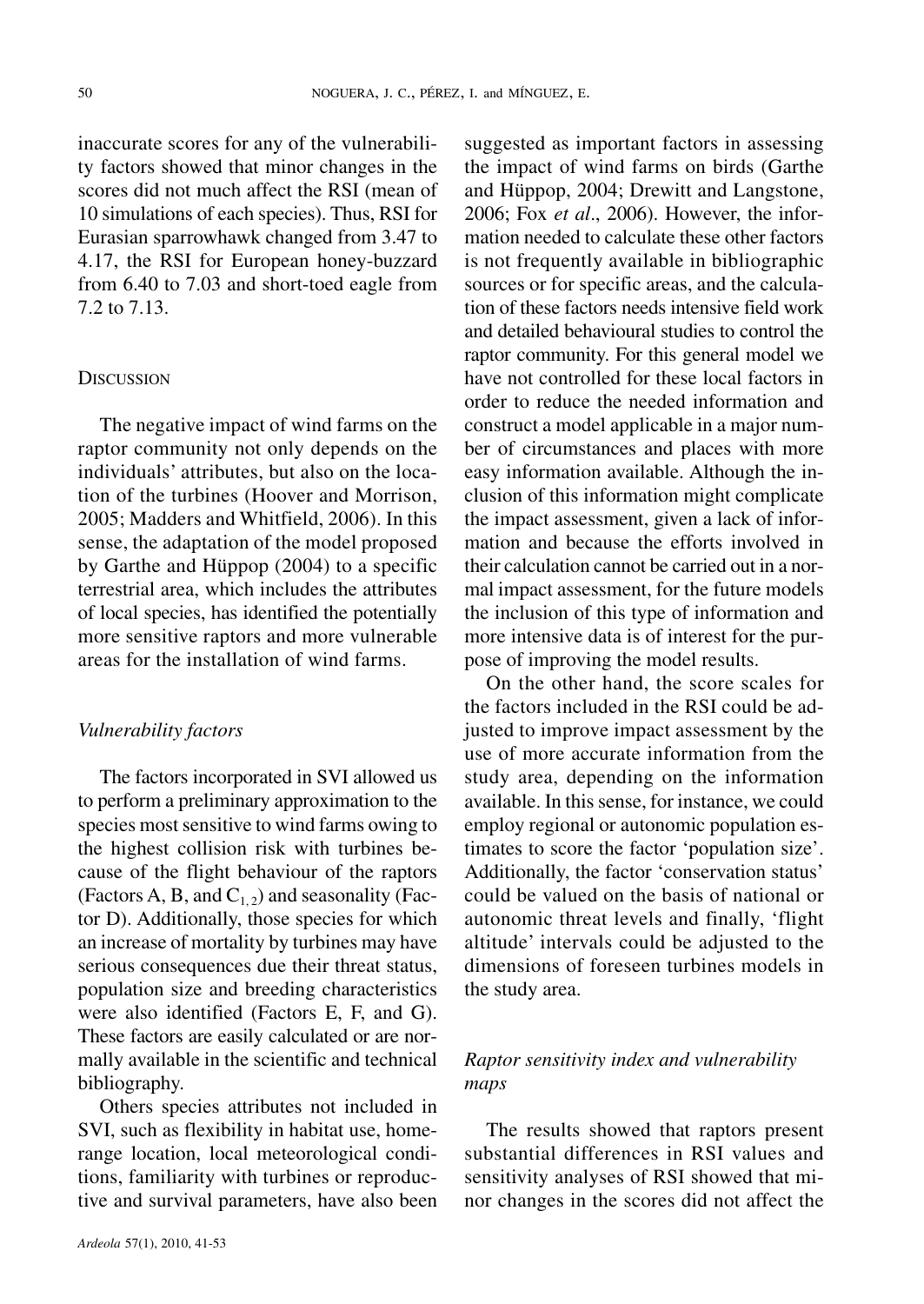RSI much. Thus, although indices depend strongly on the factors selected and the way they are weighed against each other, our RSI and as a consequence our SVI seems to be well suited to fulfil the urgent need to assess the vulnerability of raptor communities to the future installation of wind fams. Golden eagle, short-toed eagle, and booted eagle were the raptor species most sensitive to wind farms in the study area. The first species besides griffon vulture presented the highest sensitivity when only flight behaviour is considered. These results match those obtained by other authors (Erickson *et al*., 2001; Barrios and Rodríguez, 2004; De Lucas *et al*., 2004) who observed that these raptor species were more prone to colliding into turbines. In the same way, the Eurasian sparrowhawk, with less dangerous flight behaviour, has been scarcely cited in mortality studies conducted on wind farms (Erickson *et al*., 2001; Percival, 2003). However, the common kestrel presented a low RSI value and a non-dangerous flight behaviour but this species has been reported as one of the species with more collisions on wind farms in South Spain (Barrios and Rodríguez, 2004). Nevertheless, these high mortality rates can be influenced by edge (aggregation in the post-fledging period) and the type of turbine installed (old lattice turbines) asthe same author discussed. The higher number of juvenile kestrels and their lack of flight experience at this wind farm may be simplest explanation of their collision (Barrios and Rodríguez, 2004).

The mortality rate of raptors on wind farms can be influenced by the location of a low number of turbines where a high collision risk is present (Madders and Whitfield, 2006). In this sense, the application of the SVI to the study area has revealed the spatial differential impact of turbines on the raptors community. Since the wind farm planed in our study area extended over a great surface, we employed grid cell of 1 km x 1 km to construct

the potential vulnerability maps. Thus, results showed that approximately one fifth of the planned turbines would be installed in places which present a high risk for raptors. Nevertheless, in some cases wind farms planned are composed of a low number of turbines and in these cases, the use of a 1km x 1km grid cell could result in a loss of information. Consequently, we recommend the employment of  $500 \times 500$  m grid cells to construct SVI and potential vulnerability maps for wind farms with a low number of turbines  $(< 30$  turbines).

## *Management applications*

To reduce the impact of wind farms on birds, specific locations should be evaluated *a priori* when a new wind farm is planned. Our SVI might be a useful preliminary tool for environmental impact assessment (EIA) in order to compare different areas and to select the best location for the planned wind farm in order to minimise the future risks of collision for raptors.

The combination of our SVI with other methods, such as BACI designs (Before-After design) (Smith, 2002; De Lucas *et al*., 2005), Collision Risk Models (Podolski, 2003; Band *et al*., 2005; Chamberlain *et al.,* 2005) and methods based on the radio telemetry of the individuals (Walker *et al*., 2005; Perrow *et al*., 2006) when more sensitive species exist might help to reduce and obtain a better assessment of the effects that currently occur among raptor communities because of this kind of renewable energy.

ACKNOWLEDGEMENTS.—We wish to thank GUADALAVIAR for funding support. We especially thank B. Bejarano and R. de la Revilla for their advice during this study. Three anonymous referees made valuable comments on earlier versions of this manuscript.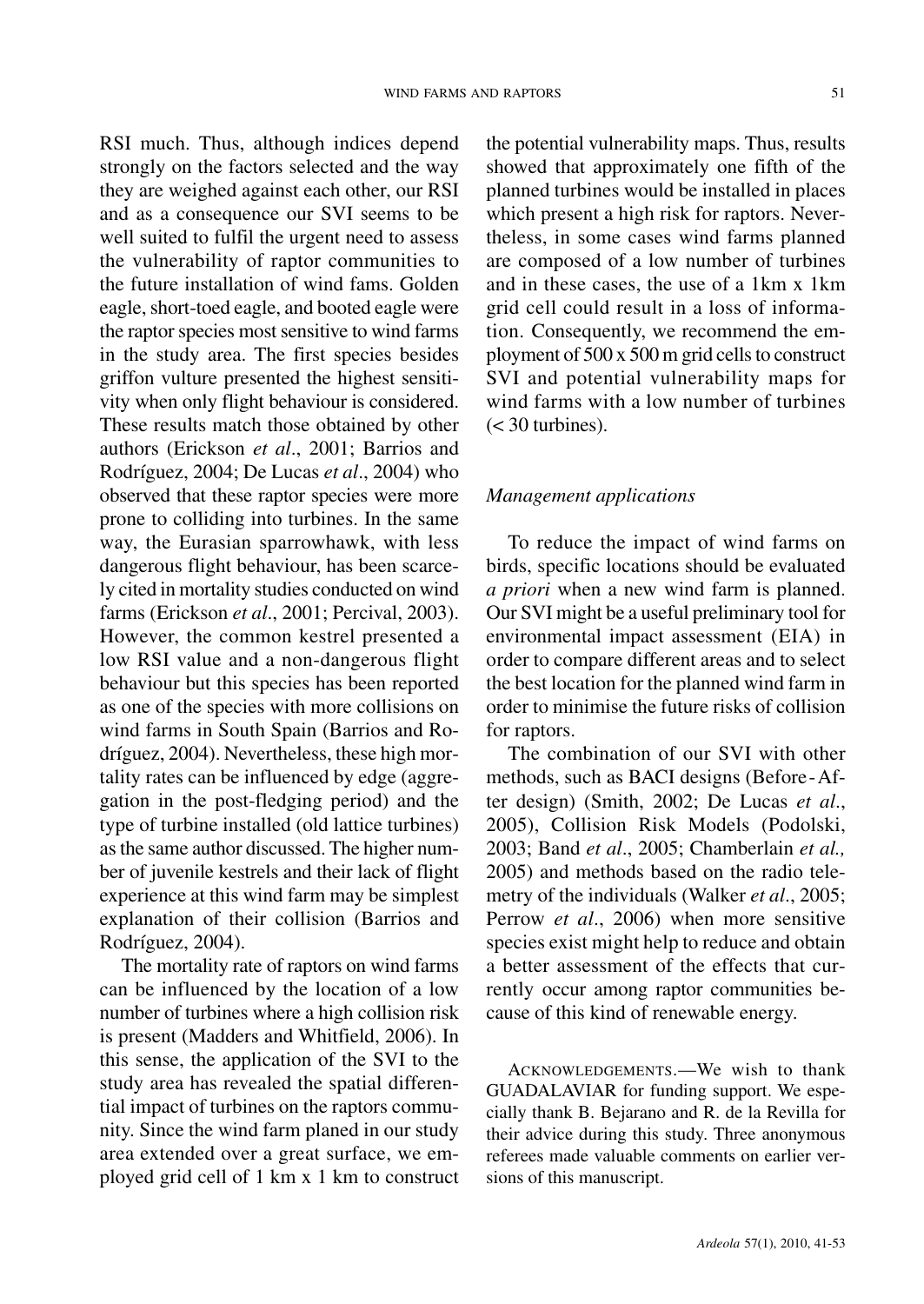#### **BIBLIOGRAPHY**

- BAND, W., MADDERS, M. and WHITFIELD, D. P. 2005. Developing field and analytical methods to assess avian collision risk at wind farms. En, M. De Lucas, G. Janss, and M. Ferrer, (Eds.): *Birds and Wind Farms: Risk Assesment and Mitigation*, pp. 259-275. Lynx ediciones. Barcelona.
- BARRIOS, L. and RODRÍGUEZ, A. 2004. Behavioural and environmental correlates of soaring-bird mortality at on-shore wind turbines*. Journal Applied Ecology*, 41: 72-81.
- BEVANGER, K. 1998. Biological and conservation aspects of bird mortality caused by electricity power lines: a review. *Biological Conservation*, 86: 67-76.
- BIRDLIFE INTERNATIONAL 2004. *Birds in Europe: Population Estimates, Trends and Conservation Status*. BirdLife Conservation Series, nº. 12. BirdLife International. Cambridge.
- BRIGHT, J., LANGSTOM, R., BULLMAN, R., EVANS, R., GARDNER, S. and PEARCE-HIGGINS, J. 2008., 141: 2342-2356.
- CHAMBERLAIN, D., FREEMAN, S., REHFISCH, M., FOX, T. and DESHOLM, M. 2005. *Appraisal of Scottish Natural Heritage'sWind Farm Collision Risk Model and its Application*. BTO Research Report 401. British Trust for Ornithology. Thetford.
- CRAMP, S. and SIMMONS, K. E. L. 1980. *The birds of the Western Palearctic*. Oxford University Press. London.
- DE LUCAS, M., JANSS, G. F. E. and FERRER, M. 2004. The effects of a wind farm on birds in a migration point: the Strait of Gibraltar. *Biodiversity* and *Conservation*, 13: 395-407.
- DE LUCAS, M., JANSS, G. F. E and FERRER, M. 2005. A bird and small mammal BACI and IG design studies in a wind farm in Malpica (Spain). *Biodiversity and Conservation*, 14: 3289-3303.
- DREWITT, A. L. and LANGSTONE, R. H. W. 2006. Assessing the impacts of wind farms on birds. *Ibis*, 148: 29-42.
- ERICKSON, W. P., JOHNSON, G. D., STRICKLAND, M. D., YOUNG, D. P., SERNJA, K. J. and GOOD, R. E. 2001. *Avian collisions with wind turbines: a summary of existing studies and comparisons*

*to other sources of avian collision mortality in the United States*. National Wind Coordinating Committee. Washington.

- FOX, A. D., DESHOLM, M., KAHLERT, J., CHRIS-TENSEN, T. K. and PETERSEN I. K. 2006. Information needs to support environmental impact assessment of the effects of European marine offshore wind farms on birds. *Ibis*, 148: 129-144.
- GARTHE, E. and HÜPPOP, O. 2004. Scaling possible adverse effects of marine wind farms on seabirds: developing and applying a vulnerability index. *Journal* of *Applied Ecology*, 41: 724- 734.
- HOOVER, S. I. and MORRISON, M. L. 2005. Behavior of Red-tailed Hawks in a wind turbine development. *Journal of Wildlif*e *Management*, 69: 150-159.
- HÜPPOP, O., DIERSCHKE, J., EXO, K. M., FREDRICH, E. and HILL, R. 2006. Bird migration studies and potential collision risk with offshore wind turbines. *Ibis*, 148 (Suppl. 1): 90-100.
- JUTGLAR, F. and MASSO, A. 1999. *Aves de la península Ibérica*. Editorial Planeta. Barcelona.
- LARSEN, J. K. and CLAUSEN, P. 2002. Potential wind park impacts on Whooper Swans in winter: the risk of collision*. Waterbirds*, 25 (Suppl.1): 327-330.
- LARSEN, J. K. and GUILLEMETTE, M. 2007. Effects of wind turbines on flight behaviour of wintering common eiders: implications for habitat use and collision risk. *Journal* of *Applied Ecology*, 44: 516-522.
- MADDERS, M. and WHITFIELD, D. P. 2006. Upland raptors and the assessment of wind farm impacts. *Ibis*, 148: 43-56.
- MARTÍ, R. and DEL MORAL, J. C. 2003. *Atlas de las Aves Reproductoras de España.* Dirección General de la Conservación de la Naturaleza-Sociedad Española de Ornitología. Madrid.
- ORLOFF, S. and FLANNERY, A. 1992. Wind *turbine effects on avian activity, habitat use and mortality in Altamont Pass and Solano County Wind Resource Areas, 1989 – 91.* California Energy Commission. California.
- PERCIVAL, S. M. 2003. *Birds and wind farms in Ireland: A review of potential issues and impact assessment*. Consultant Report. Durham.
- PERCIVAL, S. M. 2005. Birds and wind farms: what the real issues? *British Birds*, 98: 194-204.